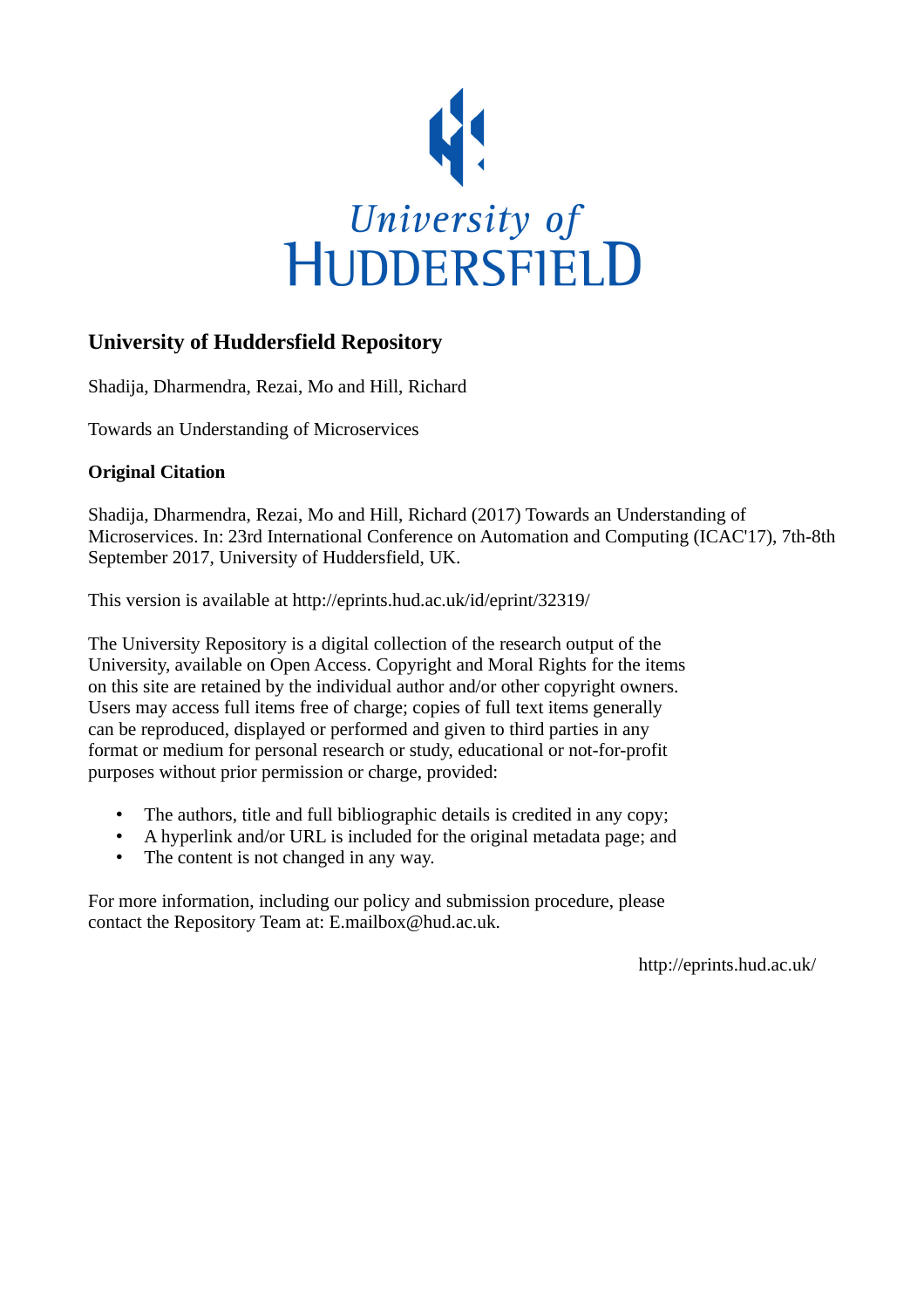# Towards an Understanding of Microservices

Dharmendra Shadija and Mo Rezai

*Department of Computing Sheffield Hallam University United Kingdom Email:* {*d.shadija*}*,*{*m.j.rezai*}*@shu.ac.uk*

*Abstract*—Microservices architectures are a departure from traditional Service Oriented Architecture (SOA). Influenced by Domain Driven Design (DDD), microservices architectures aim to help business analysts and enterprise architects develop scalable applications that embody flexibility for new functionalities as businesses develop, such as scenarios in the Internet of Things (IoT) domain. This article compares microservices architecture with SOA and identifies key characteristics that will assist application designers to select the most appropriate approach.

Service Oriented Architecture (SOA), microservices, Domain Driven Design (DDD), Software Engineering

## 1. Introduction

Software engineering as a discipline is mature [1] and many approaches to developing software architectures have been proposed. Our focus is upon *service*-based approaches, in particular *microservices*. Service-Oriented Architecture (SOA) has been established for some time now and we have chosen to undertake a comparative study between SOA and microservices, to enable greater understanding of the relative characteristics of each approach.

### 1.1. The context for services

A clear methodology for structuring application logic first appeared with the advent of Jackson Structured Programming (JSP) [2]. JSP encouraged the maintenance of a library of subroutines, each of which would do one thing well (cohesion), for example printing a text string to the screen. In doing so, JSP promotes modularity and reuse of code blocks. Pervasive adoption of Object Orientation (OO) was the next paradigm shift [3]. OO focuses on creating code block abstractions (called objects) as a set of services that could be called by clients (other objects) [4]. This abstraction enables the object internals to be complex, often using services of other objects for business logic, data calculations and data transformation. Objects also encapsulate data and control access to data, for reading or for changing the encapsulated data [4]. An example of an object would

Richard Hill *School of Computing and Engineering*

*University of Huddersfield United Kingdom Email: r.hill@hud.ac.uk*

be an IncomeTaxCalc object in an HR system. This object would provide a service for calculating income tax on an employee's salary. It could encapsulate details of the personal taxation data provided by the government of the employee's country of residence. It may not provide access to the encapsulated data as no other object in the system is likely to require access to this data. This object's service comprises of *business logic* and *data calculation*. A client of this object may be the WageSlip object, to create the data necessary for an individual report of an employee's contributions towards taxation. Another feature of OO that is pertinent to this discussion is messaging between the objects [4]. Objects publish well-specified interfaces and it is through these interfaces that services of objects are called by the clients. An interface to an object identifies the object, the block of code within the object that is to execute, parameters for the code, and any return type [4]. Abstraction can be described as the separation of interface of the object from the internal implementation of the object. By abstracting how an object is used from how an object works, dependency of the client upon the object is reduced [4]. Modularity is another inherent characteristic of object oriented systems. The aim of modularity is to decompose the application into highly modular objects, each of which encapsulates coherent functionalities that enable maximum reuse of the objects. Code reuse is ultimately the payback in OO. Good modularity and well-designed encapsulation results in highly reusable objects. As a consequence, object based development is generally considered to be system development at a *low level of granularity* [4]. Component-based system development was the next significant development. In an attempt to work at higher levels of granularity, a number of objects are packaged together as a component. The idea is that working with components (as opposed to objects) would increase productivity [4] as it would be working at relatively higher level of granularity, and therefore be easier to translate form and to business logic. WageSlip would be an example of a component that would encapsulate a number of objects such as IncomeTaxCalc, NationalInsuranceCalc and PensionCalc. Reuse of WageSlip would result in higher productivity payback.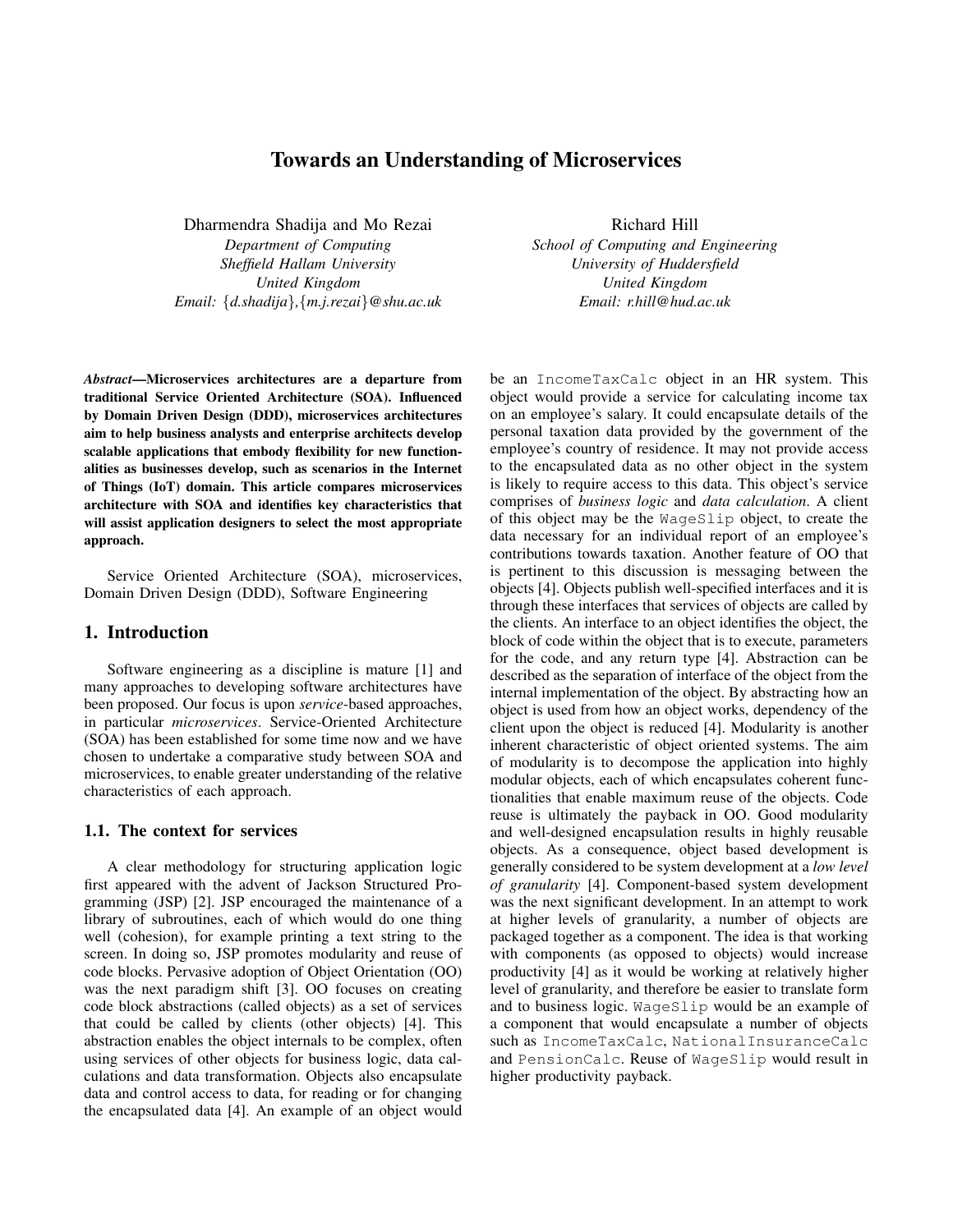# 1.2. Service Oriented Architecture

In Service Oriented Architecture (SOA), a service encapsulates a number of components into a single interface to provide a discrete business function. For example, a service to check a share price on the financial exchange would support all functions to do with managing the checking of the share dealing account. In this respect services work at a higher level of granularity than the components [5]. A component could be a service if it is wrapped in a service layer. For example a WageSlip component could be exposed as a service. The aggregation of components build an application and this is not the case with services. A service is consumed through late binding at runtime [34]. In the case of distributed systems, protocols that are used to access components cannot easily pass through enterprise firewalls. Service layers enable industry standard, widely accepted protocols, that simplify access to the service thus promoting interoperability.

### 1.3. Multi-tier architectures

Fig 1 illustrates a traditional multi-tier architecture. The core components are as follows:

- 1) Data tier. Different data sources such as relational databases, XML databases, MS Excel spreadsheets, object databases, etc.
- 2) Integration tier. Managing the connections to data sources (connection classes), and the execution of queries against each connection. This tier is decoupled from the rest of the tiers. There should be no business logic in this layer. Program code must be to do with data access only.
- 3) Business tier. Classes in this layer carry out business logic. Business logic could be bespoke for the application, for instance special requirements or dealing with legacy applications. Business logic could be standard libraries from a third party if available. There is no database utility in this layer.
- 4) Presentation tier. This layer encapsulates all of the presentation applications. Fig 1 depicts an MVC website, but the presentation tier can be extended to include web forms, mobile applications, desktop applications, etc.
- 5) Web services tier. If required, business layer classes can be exposed as web services. In that respect a web service becomes another type of presentation tier but without a user interface and merely a data service and/or business processing service.

Such an architecture promotes the reuse of program code (via objects), although the emergence of more flexible business models is now creating a demand for architectures that can scale more freely than the traditional multi-tier model.



Figure 1. Illustration of a SOAP Service in relation to a Model View Controller (MVC) application architecture.

### 2. Defining microservices

At present, there is considerable interest in microservices architectures, amongst academic and industrial communities alike. Many explanations of microservices have emerged in recent years as communities attempt to propose a definition. As we work towards a definition, many inconsistencies and misnomers become apparent.

One such example is that of the meaning of 'micro'; some literature reports that a microservice is very small, and therefore such an architecture makes use of many, small services. As we have discovered, 'micro' is a relatively ambiguous term, that does not always describe the size of a service, as these can vary. Therefore, we have examined a range of literature that is relevant to microservices architecture, in order to assist the development community who might be considering using microservices architectures for their applications.

Dragoni et al [6] [7] define microservices as:

"A microservice is a cohesive, independent process interacting via messages."

This definition describes two key features of microservices. First, microservices should be highly cohesive units; they should do one thing well. Second, microservices must be able to execute their own processes which allows for independent deployment. However, the same definition might also be applied to an OO class.

Dragoni et al [6], [7] also offers a definition for a microservice *architecture*.

"A microservice architecture is a distributed application where all its modules are microservices."

Microservice architecture is about a service addressing a single business capability, with a clearly defined interface. In a microservice architecture a series of microservices are chained together to perform a bigger business function. To enable these characteristics, each microservice has its own data model and a class model. Fig 3 below shows a sam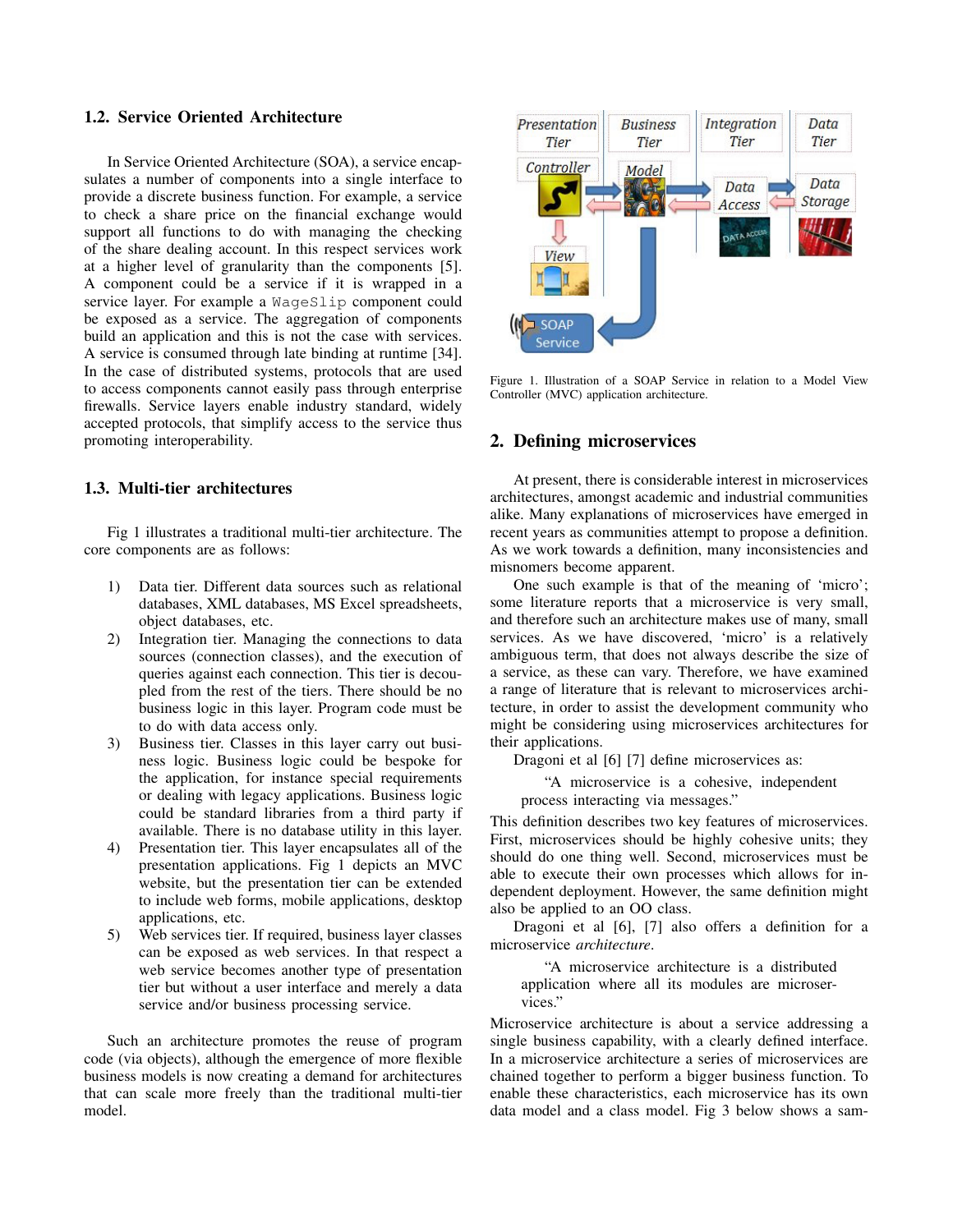ple application which utilises a microservices architecture. Adrian Cockcroft defines microservices as:

"loosely coupled service in a bounded context."

This definition refers to 'bounded context' which is derived from the Domain Driven Design [8] literature. A bounded context captures the key properties of a microservice architecture: the focus upon business capabilities, rather than programme code decomposition and reuse. Such a perspective supports the capture and modelling of requirements in complex multi-agency domains such as the delivery of community healthcare [9], [10] or applications for the Internet of Things [11]. Related *business* functionalities are combined into a single business capability which is then implemented as a service. However this definition does not provide any insight into the level of granularity required for the functionality to be branded as a microservice. For example, at what point does service decomposition become a method call upon another object? This is a pertinent question for designers of applications that exploit Internet of Things infrastructure [12], [13].

Another definition of microservice from Sam Newman states [14] that microservices are:

"Small autonomous services that work together, modelled around a business domain"

. This suggests the importance of service *autonomy*, underlining the need for a service to own its own data model. Daniel Bryant [15] states that a microservice should be "... designed around single responsibility principal." We infer from this the reference towards responsibility from the perspective of business requirements. Johannes Thones defines a microservice as [16]:

"a small application that can be deployed independently, scaled independently, and tested independently and that has a single responsibility."

This definition addresses a number of characteristics of a microservice, namely that the microservice should be self-reliant, flexible and fault-tolerant. In addition to the above this also highlights that microservices should have single responsibility. Again, like many definitions that are being proposed, the level of granularity is still an area for further exploration. Some of the key architectural concerns that microservice architecture aims to address are around scalability, being able to deploy updates to microservices independently, and lightweight mechanisms around orchestration and choreography. Microservices communicate using Representational State Transfer (REST) or Message Queue (MQ). This light weight communication mechanism suggests that a microservice architecture is more tolerant of physical infrastructure that has distributed computation and storage. The continued growth of wireless devices places considerable demands upon architectures that cannot scale sufficiently to flexibly adopt new resources as they become available. It follows that a microservice architecture can bring its own challenges. Since each service has its own data model, replication of that data is necessary across a number of data stores;

"Replicating data in real time is a difficult problem for which no good, general approach currently exists".

### [17]

One of the misconceptions associated with microservices is that they should be small. Microservices could be as small as a method implementation, however by having such fine grained microservices it introduces issues in terms of being able to manage the whole architecture. There are considerable benefits to be had with coarser-grained services, not least for the translation of business requirements into application design. Therefore, the level of granularity of a service is an important part of microservice architecture. From Newman [14]:

"Avoid approaches like enterprise service bus or orchestration systems, which can lead to centralization of business logic and dumb services. Instead, prefer choreography over orchestration and dumb middleware, with smart endpoints to ensure that you keep associated logic and data within service boundaries, helping keep things cohesive."

A key difference between XML Web Service based architecture and Microservice architecture is the decreased reliance on heavyweight middleware. In an XML Web Services based architecture, web services are glued together using robust mechanisms such as Enterprise Service Busses (ESB). ESB advocates cite the centralisation of application integration as being a significant advantage, where smaller services provide functionality for the ESB to deal with how they are integrated, routed, authenticated and ultimately, deciding how to apply business rules. However, the robust nature of an ESB component in an architecture serves also to constrain any application flexibility in the future. This, in turn, impacts upon how an application can deal with changing business needs. In contrast, a microservice architecture specifies end points with the associated business logic. As the application grows, microservices can be updated in an isolated manner and deployed without affecting the rest of the application. This is not always the case with OO architectures that promote object reuse. By decentralising the application architecture, software developers can write more logic within the microservices, and communication between services is kept simple using REST calls. As an ESB dealt with lot of the logic around service routing, data and protocol transformation [18] web services could be quite small (fine grained) as per Fig 2. For example, updating a customer record in an e-commerce application. However, with microservices, end points have to be smart [19] and services are coarser grained. Fig 3 illustrates the potential microservices in an e-commerce application: shopping cart service, checkout service, pricing service, payment processing service, fraud detection service and order fulfilment service. As the services are coarse grained it facilitates loose coupling between the services. Eric Evans advocates that a microservice approach could be looked at "from a software design perspective" [20]. Microservices architecture started with the goal to be able to deploy smaller parts of software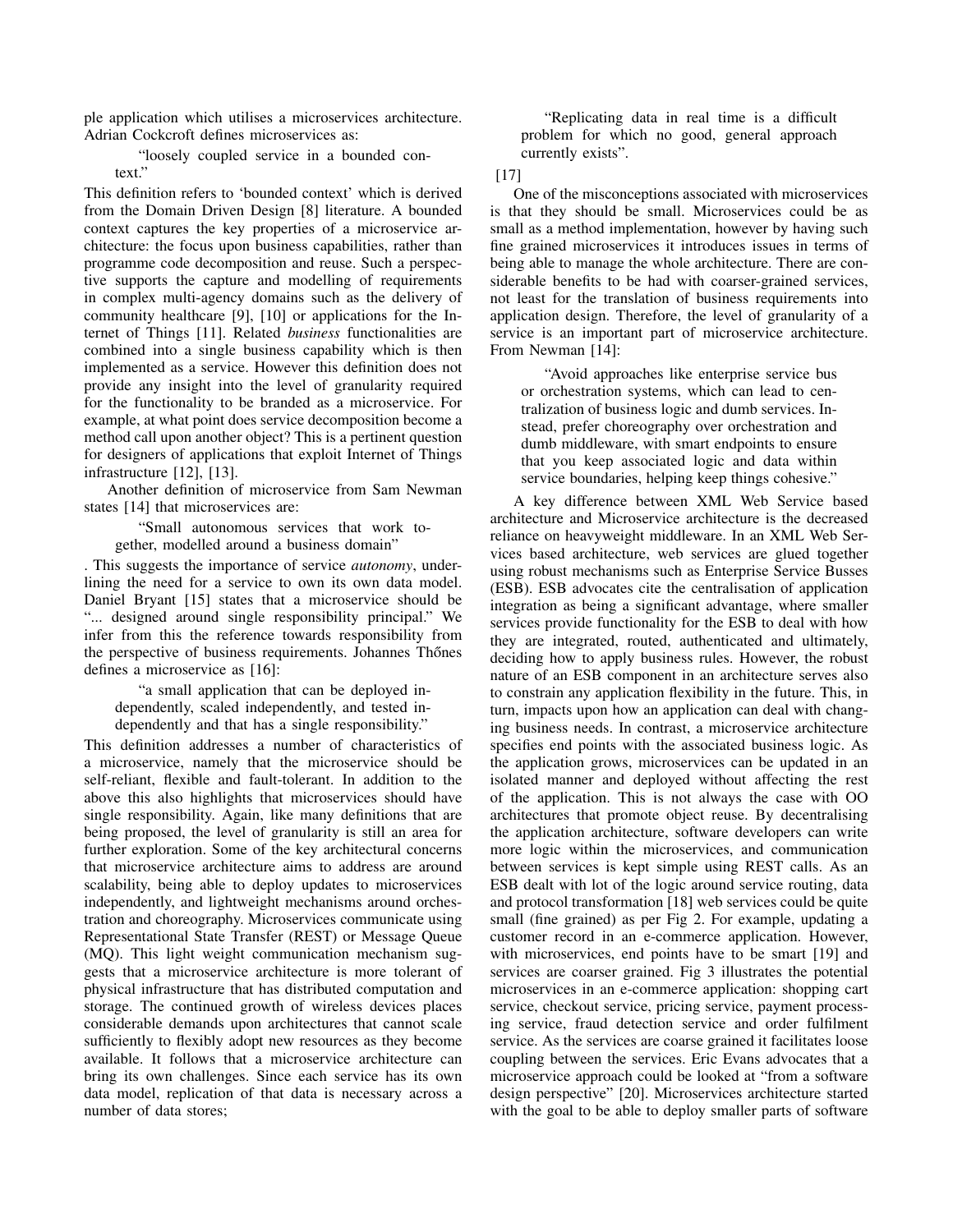independently without affecting rest of the application [20]. However this has evolved and started to influence the way software is architected from the outset. Microservices therefore suit evolutionary design, where the business anticipates that certain functions may fail in the future. Business models that are scalable need applications that can be reconfigured and augmented as scenarios evolve. Since each microservice is a small business process, and because it represents a small aspect of business functionality, it is easy to replace or change the work flow. A web service based approach is more challenging in this respect, as the focus on object reuse means that changes can often affect many disparate parts of the application.

# 3. Characteristics of a microservice architecture

Lewis et al advocate a number of characteristics for a microservice architecture [19]. This section evaluates the characteristics in comparison to SOAP service architectures.

### 3.1. Modularity of services

The objective of modularity in software development is to decompose the system into more manageable components. Effective decomposition renders components that are easier to deploy, to replace, and to change. SOAP services encourage loose coupling through the provision of interfaces that other applications use to consume a service. Similarly, systems are 'componentised' into a number of microservices. Microservices expose interfaces which ensure loose coupling between the microservices [6]. Componentisation in microservices also provides us with the ability to make changes to a component and only redeploy the changed component as opposed to the whole application. Microservices are therefore a move away from multi-tier architectures towards more flexible architectures. Microservices encapsulate all the resources that they require to function. One of the aims of the architecture is to facilitate scalability through virtualising a resource (the microservice) [7]. Effective modularity of the service therefore becomes realisable when it comes to scalability.

### 3.2. Organised around business capability

This is not only about what the services do and how they are architected, but also about the constitution of the teams that build the services. In the case of typical multi-tier applications, code and usually teams are organised around functional areas. Changes to system requirements will have a consequence for cross-team communication requirements and work allocation. There is also the risk of embedding logic and/or data in layers that teams have access to [MEC]. SOAP Services are constructed as an additional communication layer on existing logic, typically of a multi-tier architecture. Consequently, these services inherently suffer the detriments of injurious changes to the underlying system. This is not the case with microservices. Microservice is not an additional communication layer. It is an application architectural style. The system is decomposed as a number of microservices, each one organised around a business capability [7]. An example of a business capability may be 'Shopping Cart Management'. This microservice would encapsulate all the related and appropriate functionalities such as 'Add to Cart', 'Remove from Cart', 'Go to Cart', 'Persist Cart', 'Retrieve Cart', etc. For better scalability, microservices also encapsulate all of the required resources including business logic and data services.

### 3.3. Products not projects

With microservices, the design focus shifts towards business capability or the product. A business domain system is decomposed as a series of business sub-domain systems [21], each of which are further decomposed into microservices. This is in contrast with more traditional system development process where a number of projects are established to address different parts of the system. For example we may have UI team working on a UI project and Database team working on Data Project and system, in its entirety, is designed, built, tested and placed in production. Microservice architecture advocates decentralised processes. Each process is for developing part of the system, which may be one microservice. One benefit of this approach is the loose coupling between microservices. In turn, loose coupling between the microservices expedites an evolutionary system development process and enhances future extensibility of the system.

#### 3.4. Smart endpoints and dumb pipes

Microservices are smart endpoints because they encapsulate all the resources that they require for them to function effectively. Pipes or communication between the end points is through messaging. One other tenet of Service Oriented Architecture is the decoupling of what the service does from how to communicate with the service. This is referred to as the separation of 'what' from the 'how'. The underlying idea is that communication with a service necessitates extensive use of changeable technology, and decoupling the messaging mechanism from the service will result in improved longevity of the service. In light of this, SOAPServices manifest this in the schema for their Web Services Description Language (WSDL) description. SOAP is used as the messaging mechanism between the SOAPService and its client application. SOAP is a lightweight messaging protocol that is further decoupled from the mechanism for transport albeit it usually makes use of the ubiquitous HTTP. The fundamental difference between Microservices and SOAPServices is in the use of middleware for business process. SOAPServices extensively use heavy-weight middleware for orchestrating services. One example of such middleware is Enterprise Service Bus (ESB). In contrast, microservices are choreographed using RESTful protocols. Because of this SOAPServices are sometimes referred to as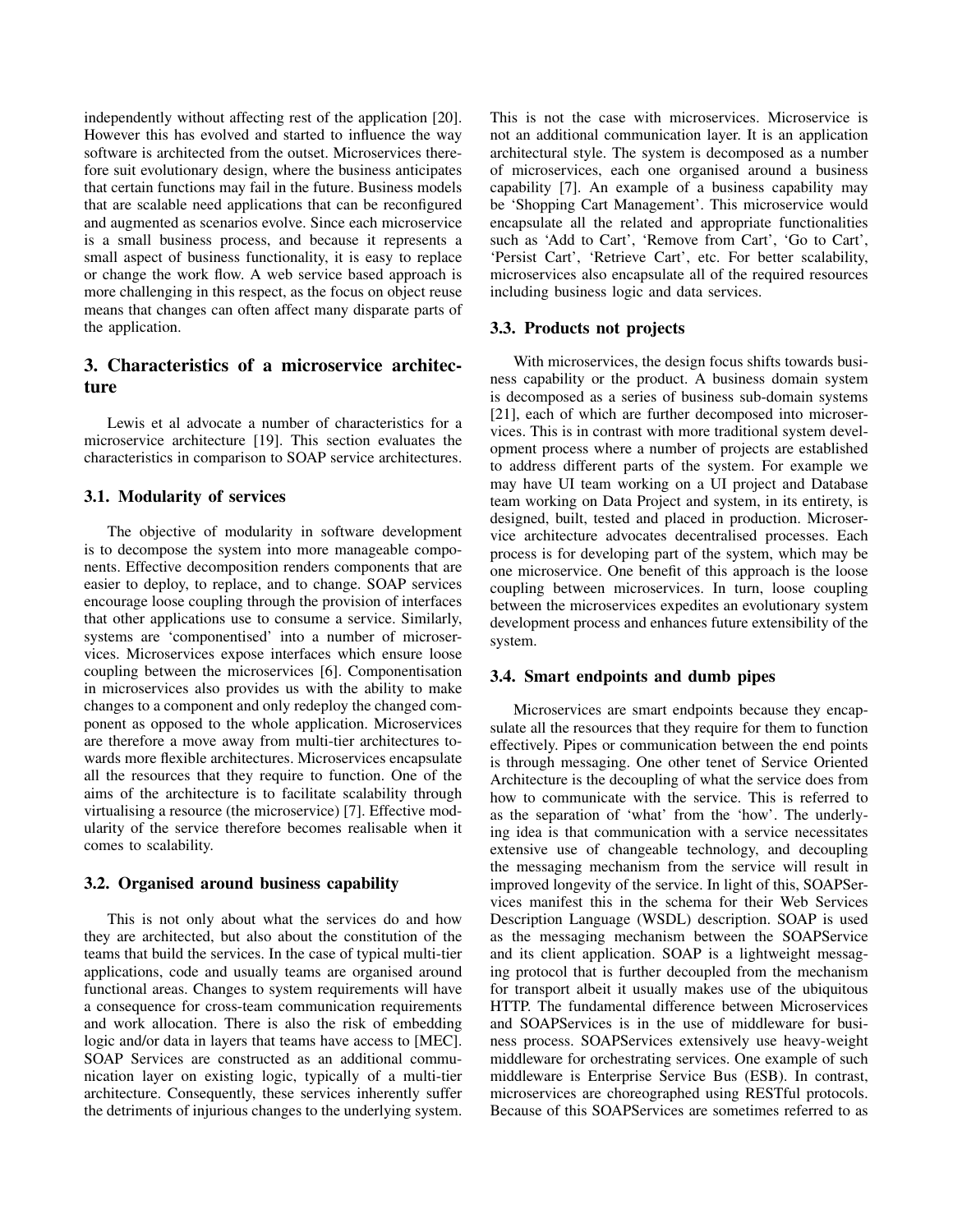

Figure 2. Example of application architecture using Service Oriented principles.

'big' services and the use of the work 'micro' may be a reaction to this. Dumbness in microservices is a reference to the use of lightweight message bus [22] such as ZeroMQ [23] for simple reliable asynchronous messaging between microservices.

# 3.5. Decentralised data management and governance

In a microservice architecture, data is decentralised and distributed between the constituent microservices. This is in contrast with traditional application architecture and centralisation of data, usually in a relational database. This causes a number of issues. Each microservice is a solution to a business capability in a sub-domain and works with a conceptual data model for that sub-domain. Moreover, with decentralisation of governance, the design and development of microservice is devolved to a team. A consequence of decentralisation would be lack of a unified data model for the system. As well as the different data models, Microservices may opt for different data storage systems including relational database systems, file systems, etc. Decentralising data decisions and data management has its implications. Distributed databases make use of transactions for managing updates.

# 4. Constraints and limitations

Alongside the potential of microservices architecture, there are a number of constraints that are imposed by this approach. First, the focus upon domain understanding means that the enterprise/software architect must be able to specify the appropriate bounded contexts for a service. Any misunderstanding at this stage will result in services being built that might not be sufficiently cohesive, or the messaging between services might be too abundant. This will build-in to the design additional costs for the future.



Figure 3. Microservices based example of application architecture.

Second, the principle of resilience for each microservice places additional resource demands upon the notion of scalability; conceptually a microservices architecture is much more scalable than one based on SOAPServices, however the overhead of monitoring each service creates a demand for more processing cycles and data storage than would be required with an equivalent SOA approach. As businesses take advantage of utility computing and transfer their intelligence processes to clouds [24], the additional overhead maybe absorbed by elastic compute resources, but this is still an issue that has to be considered. Third, the SOA approach is still 'purer' in that contracts between objects can be completely de-coupled (albeit at a finer grain) and the interoperability between web services is much easier to facilitate.

# 5. Conclusions

Decomposition of a product into microservices requires the designer to contemplate a manageable size for the microservice. Use of the word 'micro' in this context is often taken too literally and can be misleading. In addition, the term 'service' tends to encourage a direct comparison with SOAPServices. However, a SOAPService is a communication layer on top of the business logic of an application. A microservice is a Service Oriented Architectural style for the application. Microservices are built around business capability. One tenet of SOA is that a service must be of a tangible benefit to the consumer. SOA does not assert a size for the service but tangibility in this context could mean 'usefulness', suggesting that if a service is not useful, consumers will not demand it. Tangibility to the consumer, more often than not, hints at larger and more substantial services with the potential to remove a sizeable burden. For example, a payment micro service should oversee all payment utilities including take payment, make refund, deal with payment enquiry, etc.

Hence, microservices are generally coarse-grained. SOAPService is an integration technology whereas mi-